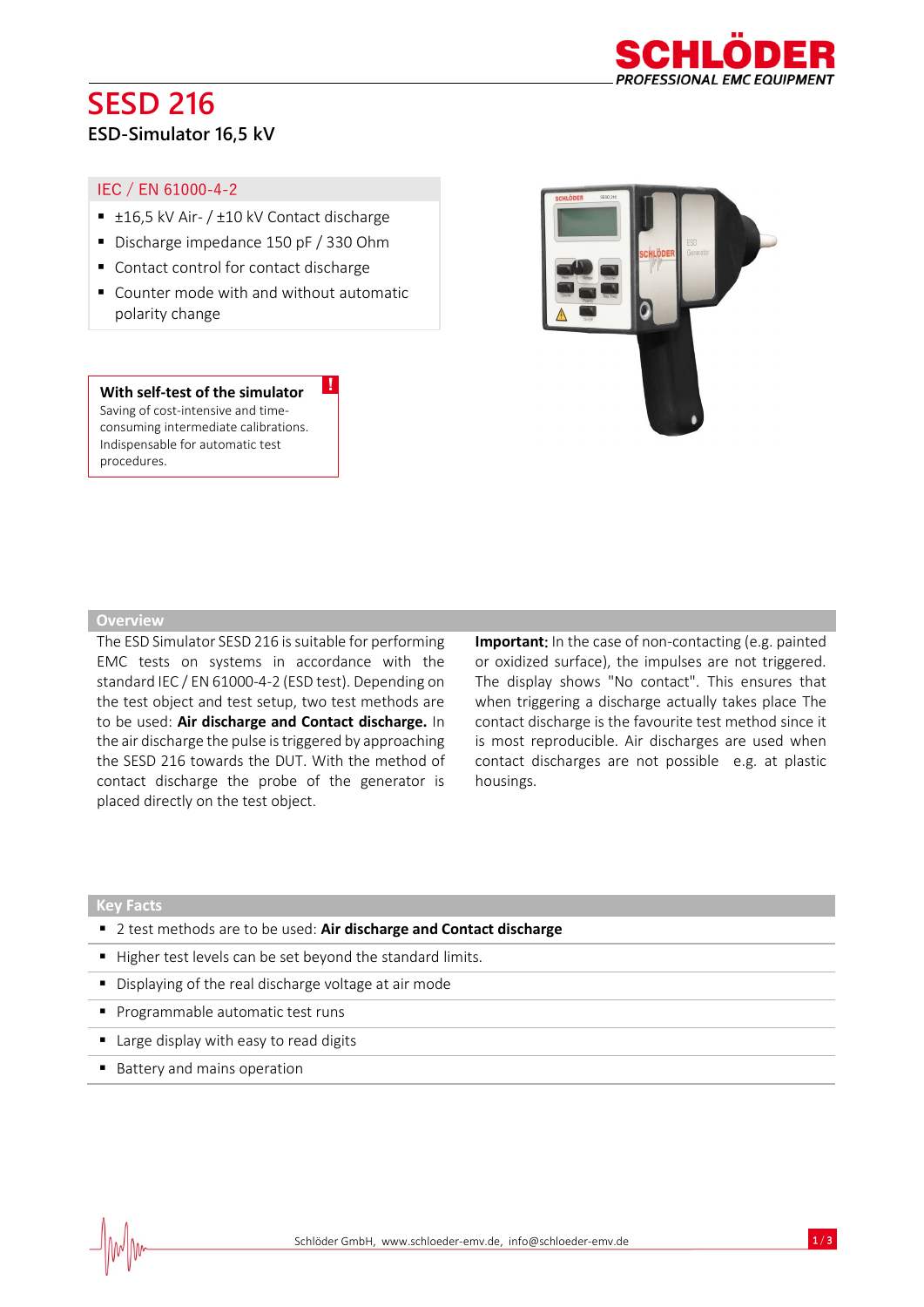

# **SESD 216 ESD-Simulator 16,5 kV**

## **Technical data I**

| <b>SESD Simulator 216</b>         |                                                                                                                              |
|-----------------------------------|------------------------------------------------------------------------------------------------------------------------------|
| Output -                          | adjustment via digital                                                                                                       |
| voltage                           | potentiometer                                                                                                                |
| Test modes                        | air- and contact discharge                                                                                                   |
| Air discharge                     | ±0,2 kV to ±16,5 kV,                                                                                                         |
|                                   | 100 V steps                                                                                                                  |
| Contact discharge                 | ±0,2 kV to ±10,0 kV,                                                                                                         |
|                                   | 100 V steps                                                                                                                  |
| Polarity of the<br>output voltage | positive and negative<br>Special function: in "counter mode"<br>optional polarity changeover after<br>half of the set pulses |
| <b>Repetition frequency</b>       |                                                                                                                              |
| Air discharge                     | single pulse or repeated<br>(frequency depends on the<br>distance between the discharge<br>electrodes and the DUT)           |
| Contact discharge                 | single pulse, 0,1 Hz,                                                                                                        |
|                                   | 0,2 Hz, 1 Hz, 2 Hz, 5 Hz,                                                                                                    |
|                                   | 10 Hz, 20 Hz                                                                                                                 |
| Continuous                        | possible at air- and contact                                                                                                 |
| operation                         | discharge                                                                                                                    |

| <b>SESD Simulator 216</b>      |                                                                   |
|--------------------------------|-------------------------------------------------------------------|
| Holding time                   | $\geq$ 5 sec                                                      |
| Pre selectable counter         | 1 - 9999                                                          |
| Discharge electrodes           | in conformity to<br>IEC / EN 61000-4-2                            |
| Energy storage capacity        | 150 pF ± 10%                                                      |
| Discharge resistor             | 330 Ohm ± 5%                                                      |
| Self-test                      | In 14 steps, can be<br>activated via interface or<br>service menu |
| Operation temperature<br>range | $0 - 40^{\circ}$ Celsius                                          |
| Relative humidity              | 0 - 60 %                                                          |
| Weight                         | app. 1260 g                                                       |

# **Technical data II**

| <b>SESD Simulator 216 Power Supply</b> |                           |        |            |
|----------------------------------------|---------------------------|--------|------------|
| Power Supply                           | IN: 100-240 VAC/47-63 Hz; | Weight | app. 200 g |
|                                        | OUT: 9 VDC / 3 A          |        |            |

## **Technical data III**

**Voltage values for test methods**

| Level | Voltage<br>air discharge | <b>Voltage</b><br>contact discharge |
|-------|--------------------------|-------------------------------------|
|       | $2$ kV                   | $2$ kV                              |
| ν.    | 4 kV                     | $4$ kV                              |
| 3     | 8 kV                     | 6 kV                                |
|       | 15 kV                    | 8 kV                                |
| x     | max. 16,5 kV             | max. 10 kV                          |

## **Test level Typ. shape of the discharge current**